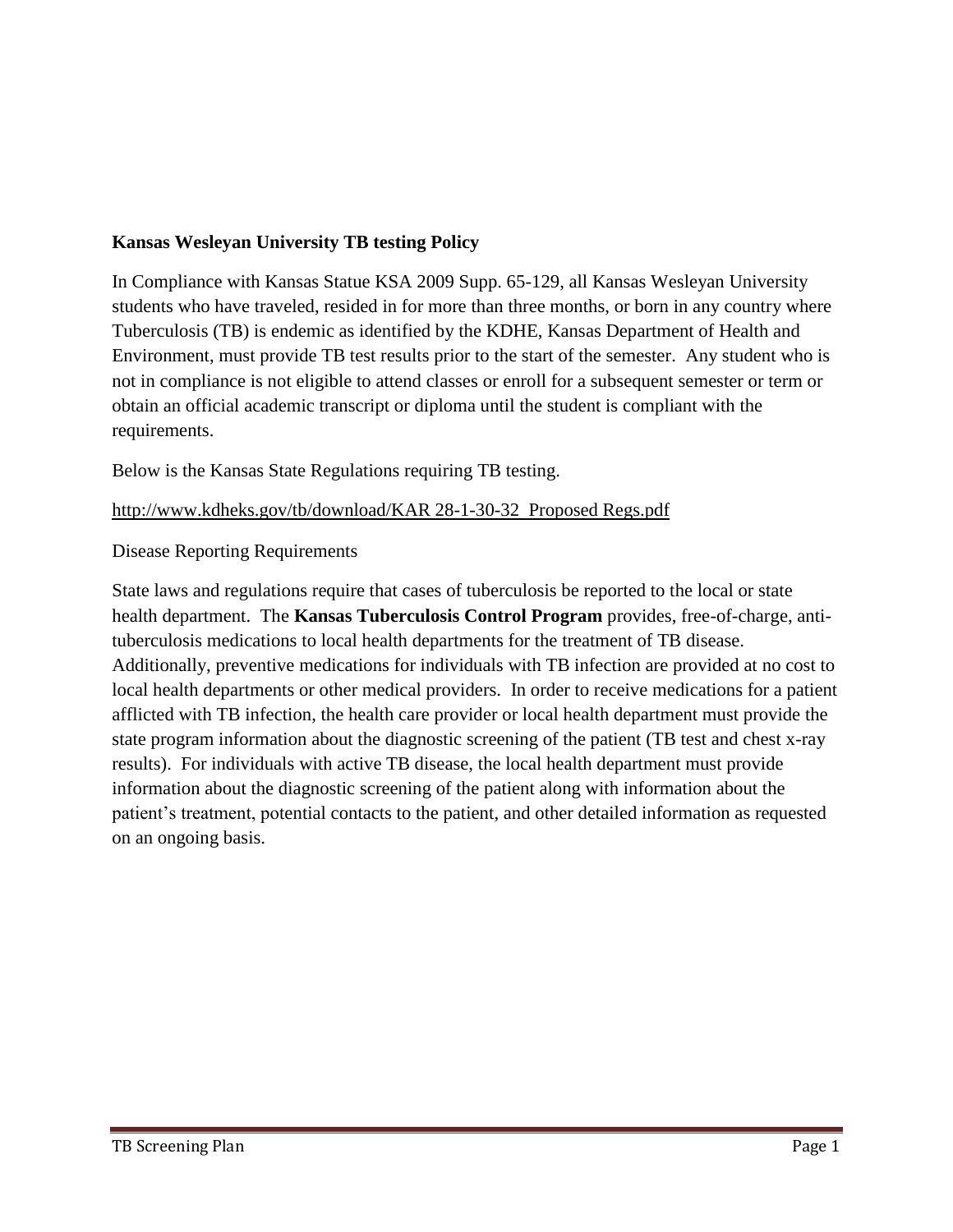#### **What is Tuberculosis?**

Tuberculosis, often referred to as TB, is a disease caused by a bacterium called Mycobacterium tuberculosis. The bacteria usually attack the lungs; however TB bacteria can attack any part of the body such as the kidneys, spine, and brain. If not treated properly, TB disease can be lead to death.

### **How is TB spread?**

Tuberculosis is spread by breathing in the Mycobacterium Tuberculosis bacteria which has been coughed or sneezed out by someone with active TB. This can happen anywhere. You may never know from whom you get the disease.

#### **What are the symptoms of TB?**

General symptoms may include feeling weak or sick, weight loss, fever, and /or night sweats. Symptoms of TB of the lungs may include cough, chest pain, and /or coughing up blood. Other symptoms depend on the particular part of the body that is affected.

### **Does everyone who is infected with TB bacteria get sick?**

No, there exist two types of TB conditions: Latent TB infection and Active TB disease

- Latent TB infection- TB bacteria can live in your body without making you sick. Most people who breathe in the TB bacteria and become infected, the body is able to fight the bacteria to stop them from growing. People with latent TB infection do not feel sick and do not have any symptoms. The only sign of TB infection is a positive reaction to a TB test. People with latent TB infection are not infectious and cannot spread TB bacteria to others. However, if TB bacteria become active in the body and multiply, the person will get sick with TB disease.
- Active TB Disease- TB bacteria become active if the immune system can't stop them from growing. When TB bacteria are active (multiplying in your body), this is called TB disease. TB disease will make you sick. People with TB disease may spread the bacteria to those they spend time with every day.

### **How will I know if I have TB?**

Get a TB test. Other follow-up testing may need to be done to see if you have TB infection or TB disease.

### **What is the BCG vaccination?**

BCG is a vaccine which has been widely used in many countries (not the United States) to provide immunity against Tuberculosis. It is usually given on the left shoulder or forearm. It is often given to babies and repeated at five to ten year intervals.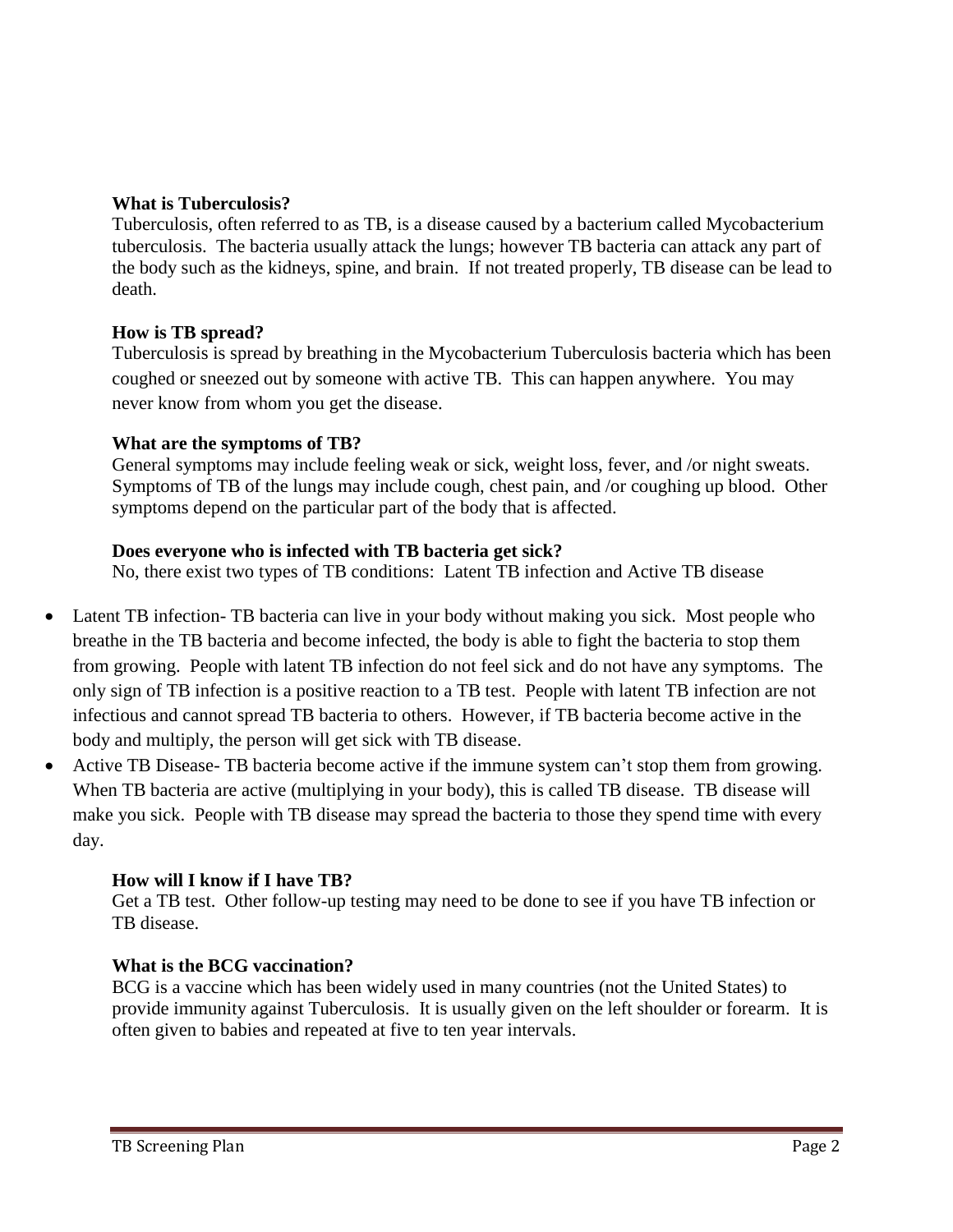### **If I have already had the BCG vaccination, do I still need to undergo TB testing?**

Yes, as studies have shown that the BCG vaccination is often not effective in preventing TB infection.

### **If I had a TB test in the past, do I still need to undergo TB testing?**

If you are/have lived or are from one of the countries listed on the Low incident or Exempt Tuberculosis (TB) Country List have spent more than 3 months in one of the countries on the TB Countries List, you must undergo TB testing. Students who have documentation less than a year old of having undergone TB testing in the U.S. may submit their TB results to the Student Development Office for review to determine whether the results can be used to meet TB testing requirements. The documentation must be provided to the Student Development Office prior to move in.

### **How will I be tested for TB?**

There are two tests that can be used to help detect if a person has TB: a skin test or a special blood test.

- Mantoux tuberculin skin test: The TB skin test (Mantoux tuberculin skin test) is performed by injecting a small amount of fluid (called tuberculin) into the skin in the lower part of the arm. A person given the tuberculin skin test must return within 48 to 72 hours to have a trained health care worker look for a reaction on the arm.
- TB blood test: TB blood tests (also called interferon-gamma release assays or IGRAs) measure how the immune system reacts to the bacteria that cause TB. Only one visit is required. This will be required if you have had the BCG Vaccination or a previous positive test.

## **Should I have a TB skin Test or a TB blood test?**

You are required to undergo a TB blood test, if you:

- Are from a country on that are not from the list of Exempt or Low incident/TB Countries.
- Had the BCG vaccination.

Using the TB skin test on individuals who have had the BCG vaccine can sometimes lead to false positive testing results, meaning the person is thought to have the TB bacteria when in fact he/she doesn't. Unlike the skin test, the TB blood test is NOT affected by the BCG vaccination. Because the TB blood test is more accurate, it is required that students who have had the BCG vaccine or who are from high risk countries for TB be tested using this method.

### **Where should I go to be tested?**

You should be tested at your local County Health Department or your personal health care provider.

### **What is the cost of a TB test?**

You are required to pay the cost of TB testing and any follow up medical expenses related to TB testing.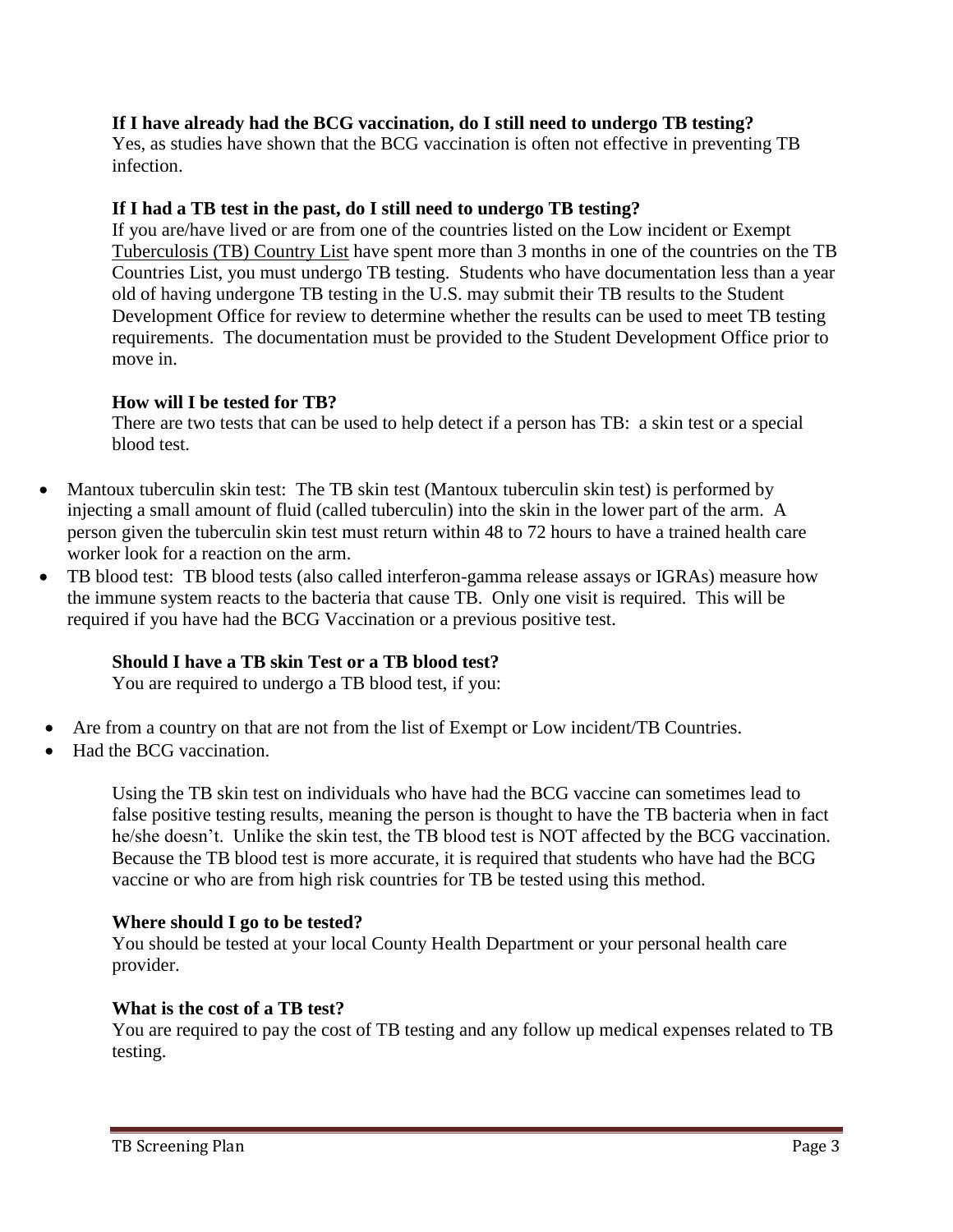Estimated cost in this area are vary thru College Clinics thru Public Health Department, (check for local area), or Local Medical Providers. You will need to make your own payment arrangements.

If you have a positive TB test you will be required to have a chest x-ray. Since chest x-rays are not provided at County Health Departments you will need to go to a private health clinic to have one done.

For I-20 students: The cost of a chest X-ray will be your responsibility. Students who have health insurance should check for coverage for TB testing and chest x-rays with own their health insurance as most insurances will cover the cost.

## **When should I go for my TB test?**

If you are *international student*, you are required to submit your TB test results and chest x-ray results (if required) before the attending fall/spring semesters in the school year. If you are a resident of the United States of America, these Students dead line is a week prior to classes. Those who do not meet this deadline will be dropped from their classes. The TB testing procedure can take up to 3 weeks to complete. It would be recommended to begin this process in May for the fall semester, and by October for the Winter/Spring semester.

## **What does a negative, positive or an indeterminate TB result mean?**

# **If the evaluating screening is negative: (GOOD)**

This means you are most likely **not infected** with TB. Once you bring in the result of a negative TB test to the Student Development office, the hold you have on your account for TB testing will be updated. Further testing for TB will only be required of you if you are still at this college two years from the time you were last tested.

# **If a TB skin test or X-Ray is positive: (Chest x-ray needed)\***

This means that most likely you **are infected** with the TB bacterium (germ). If you are not sick, then the infection is probably latent TB Infection (LTBI) or inactive TB. People with latent TB infection are not infectious and cannot spread TB bacteria to others. However, if TB bacteria become active in the body and multiply, you will get sick with TB disease.

## **If the test result is indeterminate:**

This means that the infection status with the TB bacterium could not be determined. It does not mean the test failed. You may be required to undergo a chest x-ray or have another TB blood test if you get an indeterminate result.

\*If you have a positive TB skin test result (your enrollment account will be put on hold), you must then go for a chest x-ray and have the physician who orders the chest x-ray report a certificate of health results. When this completed form is submitted to the college Student Development department the hold you have on your account for TB testing be updated.